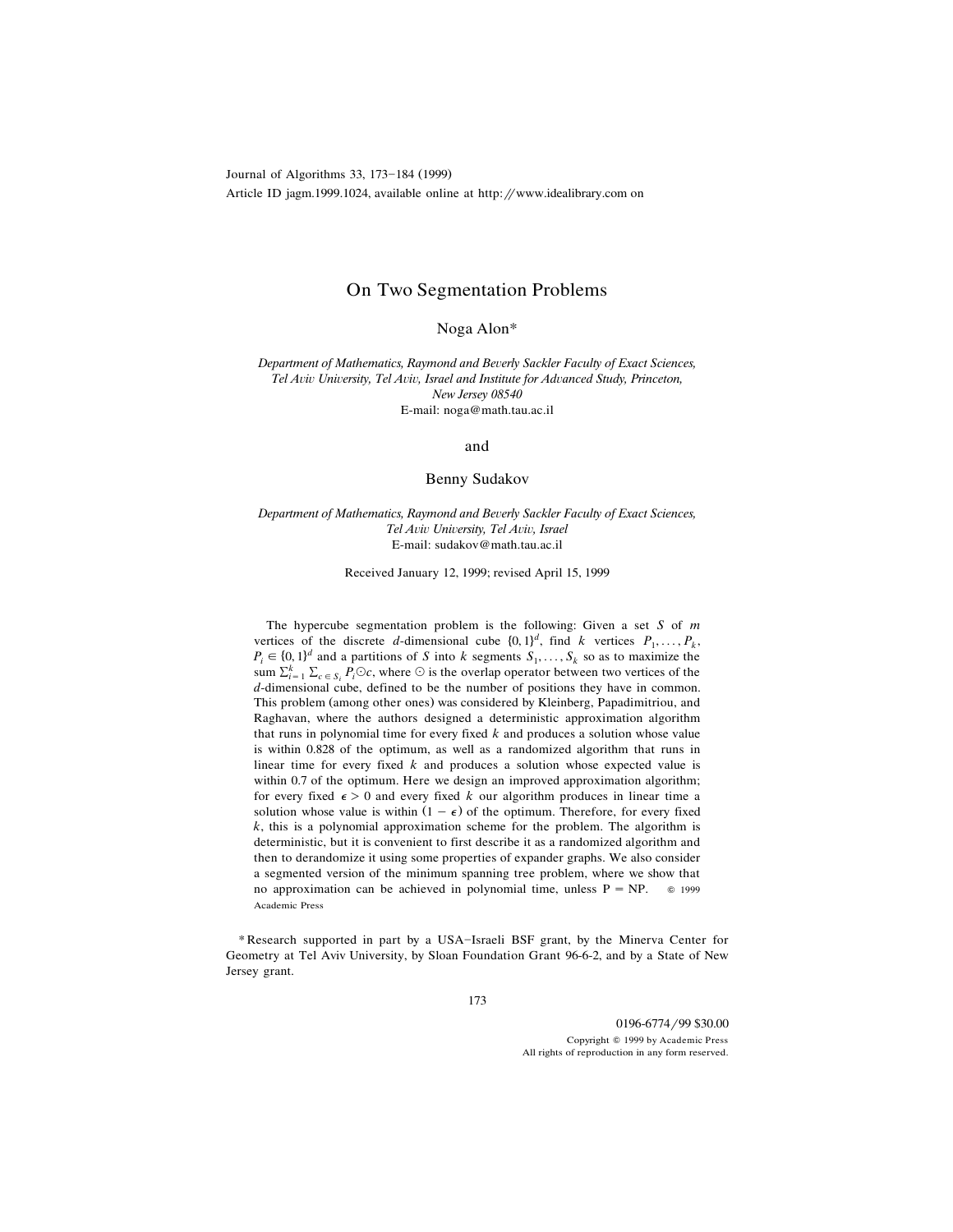#### 174 ALON AND SUDAKOV

### 1. INTRODUCTION

Motivated by the study of various decision-making procedures arising in data mining, Kleinberg, Papadimitriou, and Raghavan introduced in [9] a new class of optimization problems, which they called *segmentation problems*. In these problems, a company has some information about a set of customers  $\mathcal{C}$ , and its objective is to choose (and produce) a prescribed number  $k$  of policies. The objective is to optimize, over all possible choices of *k* policies, the sum, over all customers  $c \in \mathcal{C}$ , of the value assigned by *c* to the best policy among the policies produced, according to his individual utility function.

Once the *k* policies are chosen, the set of customers is partitioned into *k* segments, where segment number *i* consists of all customers that pick policy number *i*. It turns out that in many cases, even when the optimization task is trivial for the nonsegmented case  $(k = 1)$ , the corresponding optimization problem is NP-hard already for  $k = 2$ . In the present paper we study two problems of this type. The first one is the following.

THE HYPERCUBE SEGMENTATION PROBLEM. Given a set *S* of *m* cus tomers, each a vertex of the discrete *d*-dimensional cube  $\{0, 1\}^d$ , find *k* policies  $P_1, \ldots, P_k, P_i \in \{0, 1\}^d$  and a partition of *S* into *k* segments  $S_1, \ldots, S_k$  so as to maximize the sum

$$
\sum_{i=1}^k \sum_{c \in S_i} P_i \odot c,
$$

where  $\odot$  is the overlap operator between two vertices of the *d*-dimensional cube, defined to be the number of positions they have in common.

This problem is considered in  $[9]$ , where the authors show that its precise solution is NP-hard even for  $k = 2$ . They design two approximation algorithms for the problem: The first is a deterministic algorithm that runs in polynomial time for every fixed *k* and produces a solution whose value is within  $2\sqrt{2} - 2$  (= 0.828...) of the optimum. It is based on the interesting observation that for every set  $S \subset \{0, 1\}^d$  there is some  $P \in S$ so that for every  $x \in \{0, 1\}^d$ ,

$$
\sum_{c \in S} P \odot c \ge (2\sqrt{2} - 2) \sum_{c \in S} x \odot c.
$$

The second is a randomized algorithm that runs in linear time for every fixed *k* and produces a solution whose expected value is within 0.7 of the optimum.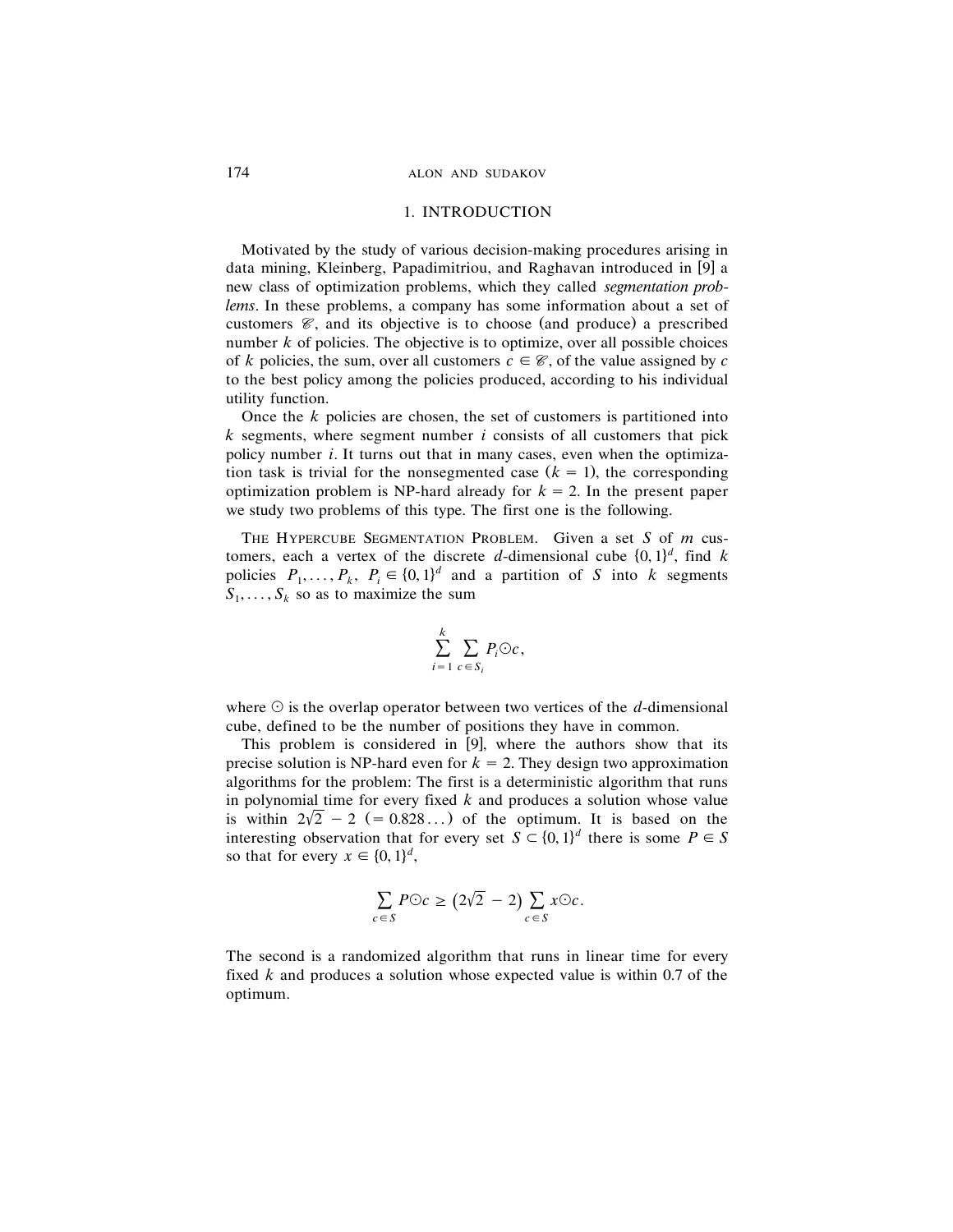Here we design an improved approximation algorithm; for every fixed  $\epsilon > 0$  and every fixed *k* our algorithm produces in linear time a solution whose value is within  $(1 - \epsilon)$  of the optimum. Therefore, for every fixed k this is a polynomial time approximation scheme for the problem. Our algorithm is deterministic, but it is convenient to first describe it as a randomized one and then to derandomize it using some properties of expander graphs. This improves the performance ratio as well as the running time of the deterministic algorithm of [9] for all  $m$ ,  $d$ , and  $k$ . The randomized algorithm of [9] is slightly faster than ours for large  $k$ , but the performance ratio of our algorithm is much better.

The second segmentation problem we consider is the following minimization problem, which is only mentioned briefly in [9].

THE MINIMUM SPANNING TREE SEGMENTATION PROBLEM. Given a connected graph  $G = (V, E)$  and *n* nonnegative functions  $f_i : E \to \mathbb{R}, 1 \le i \le n$ *n*, find *k* spanning trees  $T_1, \ldots, T_k$  of *G*, so as to minimize the sum

$$
\sum_{i=1}^n \min_{1 \le j \le k} f_i(T_j),
$$

where  $f_i(T_j) = \sum_{e \in E(T_j)} f_i(e)$ .

We show that unless  $P = NP$ , there is no polynomial time algorithm that approximates the optimal solution of this problem up to any finite factor, even if  $k = 2$ .

The rest of this paper is organized as follows. In Section 2 we consider the hypercube segmentation problem, describe our randomized approximation algorithm, and present is derandomization. In Section 3 we present the (simple) proof that there is no polynomial time approximation algorithm for the minimum spanning tree segmentation problem, unless  $P =$ NP. The final section 4 contains some concluding remarks.

## 2. THE HYPERCUBE SEGMENTATION PROBLEM

In this section we present a polynomial approximation scheme for the hypercube segmentation problem. First we describe a randomized algorithm for this problem and then we show how it can be derandomized, using some properties of random walks on expanders.

## 2.1. *Random Sampling*

Let  $S \subset \{0, 1\}^d$  be a set of *m* customers. Denote by  $f(P, S') =$  $\sum_{c \in S'} P \odot c$  the total value of policy  $P \in \{0, 1\}^d$  for the customer set  $S' \subset S$ , where  $P \odot c$  is the number of coordinates in which *P* and *c* agree.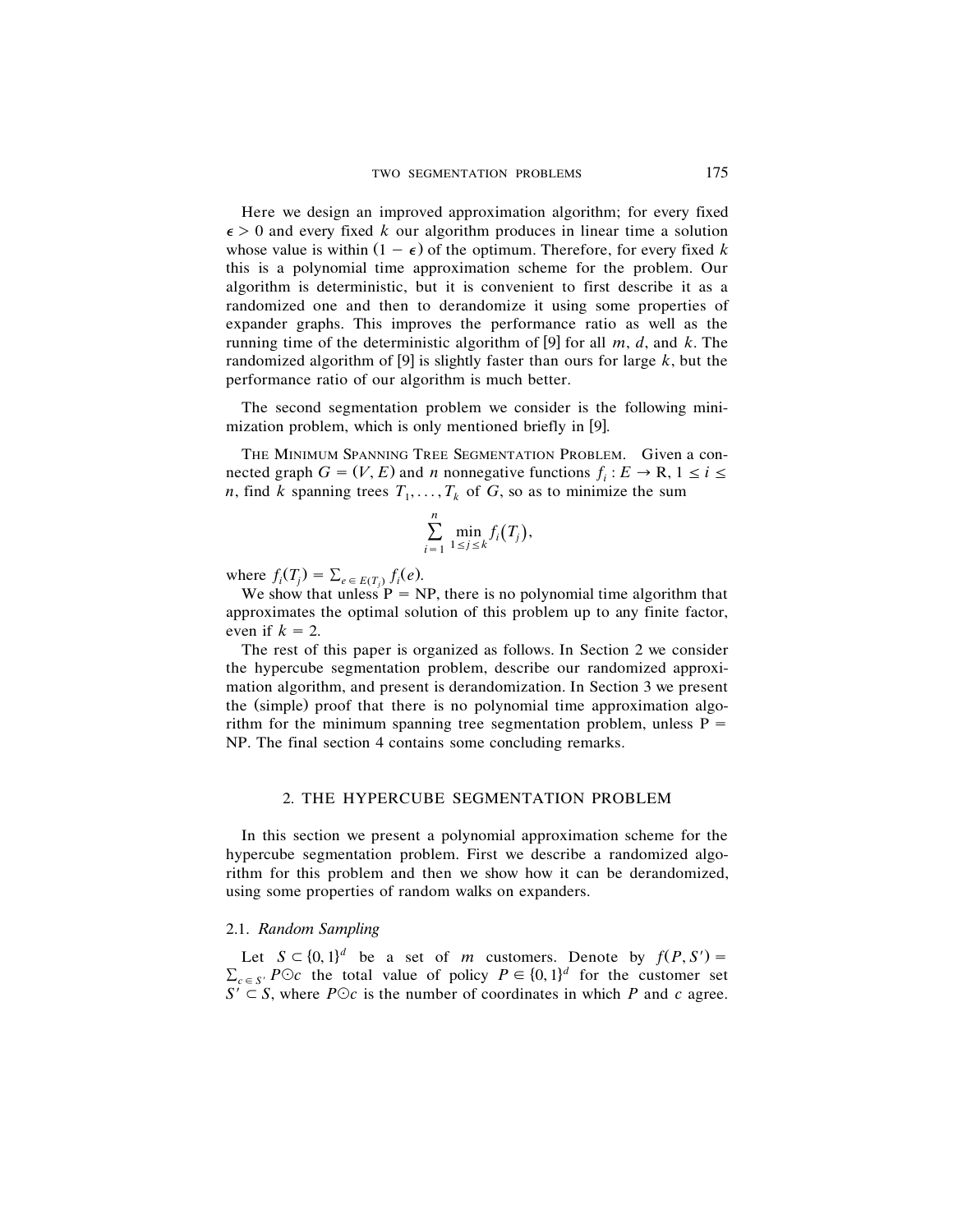A family of policies  $P_1, \ldots, P_k$  induces a partition of the entire set *S* into *k* segments  $S_1, \ldots, S_k$  by putting  $c \in S$  into the set  $S_i$  if  $P_i \odot c \geq P_i \odot c$  for all  $j \neq i$  and by breaking ties arbitrarily. It is easy to see that this partition maximizes the value of the expression  $\Sigma_i f(P_i, S_i)$  over all possible partitions of *S* into *k* parts  $S_1, \ldots, S_k$ . Therefore the segmentation problem is equivalent to the problem of finding a family of optimal policies. Note that the optimal value of the problem is clearly at least  $md/2$ . This value can be produced without segmentation by picking the majority bit in each of the *d* coordinates.

We first describe a simple randomized approximation algorithm for the hypercube segmentation problem, which for any fixed  $\epsilon > 0$  produces a solution whose expected value is within  $(1 - \epsilon)$  from optimal. For any fixed  $k$  and  $\epsilon$  the running time of this algorithm is linear.

ALGORITHM  $A(k, \epsilon)$ .

Input: A set *S* of *m* customers, each being a vertex of  $\{0, 1\}^d$ .

- 1. Sample  $l = \Theta(k/\epsilon^2)$  customers from *S* with repetitions, randomly and independently, according to a uniform distribution.
- 2. For all possible partitions of the sample set into at most *k* segments do:
	- 2.1. For each segment in the partition find an optimal policy: a vector from  $\{0, 1\}^d$  which in each coordinate agrees with the majority of the elements of the segment. This gives a family of policies.
	- 2.2. Produce the segmentation of the entire set *S* according to this family of policies.
- 3. Let  $S_1^*, \ldots, S_k^*$  be the optimal segmentation obtained from all possible partitions of the sample set (note that some of the sets  $S_i^*$ may be empty) and let  $P_i^*$ ,  $1 \le i \le k$ , be the corresponding family of policies.

Output:  $(S_i^*, P_i^*)$  for  $1 \le i \le k$ .

Note that the number of all possible partitions of a set of size *l* into at most *k* parts is  $O(k^{l})$ . Therefore, the running time of this algorithm is  $O(k^{l+1}md) = e^{O((k/\epsilon^2)\ln k)}md$ . This is linear in the length of the input *md* for any fixed  $k$  and  $\epsilon$  and remains polynomial in this length for each  $k$  up to  $O(\ln(md)/\ln \ln(md)$ .

To study the performance of the algorithm, let  $P_1, \ldots, P_k$  be the optimal family of policies and let  $S_1, \ldots, S_k$  be the corresponding segmentation of *S*. Denote by *X* the subset of *S* obtained by our random sampling. Let  $X_1, \ldots, X_k$  be the partition of *X* defined by  $X_i = X \cap S_i$  and let  $P'_1, \ldots, P'_k$ be the optimal family of policies for this segmentation of  $X$  (if  $X_i$  is empty, then  $P'_i$  can be any vector). Denote by  $S'_1, \ldots, S'_k$  the partition of *S* induced by the family  $\{P_i'\}$ . Since the algorithm  $A(k, \epsilon)$  checks all possible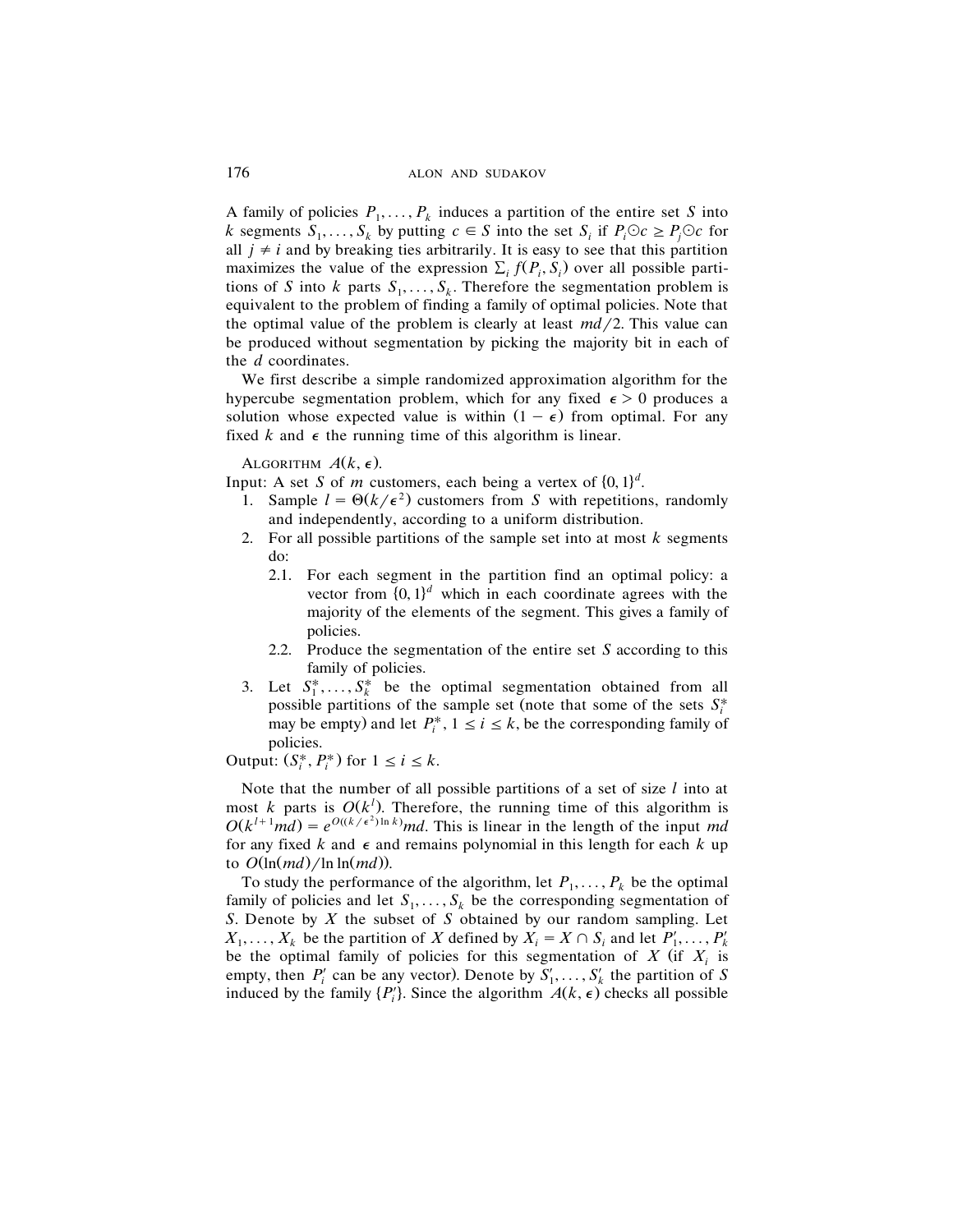partitions of  $X$ , we conclude that the value of its solution satisfies

$$
\sum_i f(P_i^*, S_i^*) \geq \sum_i f(P_i', S_i') \geq \sum_i f(P_i', S_i).
$$

It thus suffices to prove that the expected value of  $\sum_i f(P'_i, S_i)$  is at least  $(1 - \epsilon)$  of the optimum value  $\Sigma_i f(P_i, S_i)$ .

Let  $S_i$  be a segment in the optimal partition of *S*, and let  $S_{i}(r)$ ,  $r = 0, 1$ be the subset of  $S_i$  of all vectors, whose *j*th coordinate equals to *r*. Put  $\delta_{ij} = |S_{ij}(0)| - |S_{ij}(1)||/|S_i|$ . By step 2.1 of the algorithm  $A(k, \epsilon)$  the *j*th coordinate  $P'_{ij}$ , in the policy vector  $P'_i$  is the majority bit over all the *j*th coordinates of the elements from  $X \cap S_i$ . Thus we obtain that the event  $P'_{ij} \neq P_{ij}$  can happen only if the number of elements in *X* which belong to  $S_{ij}(0)$  or to  $S_{ij}(1)$  deviates from its expected value by at least  $(\delta_{ij}/2)(|S_i|/m)$ . Note that the value  $|X \cap S_{ij}(r)|$  is binomially distributed with parameters *l* and  $|S_{ij}(r)|/m$ . Therefore, using the standard estimates for binomial distributions (see, e.g.,  $[4,$  Appendix A]) we obtain that

$$
\Pr(P'_{ij} \neq P_{ij}) \leq e^{-\Omega(\delta_{ij}^2(|S_i| l/m))}.
$$

Each such event contributes an additive factor of  $||S_{ii}(0)| - |S_{ii}(1)||$  =  $\delta_{ij}$  *S<sub>i</sub>* is to the total difference between the optimal value and the expected result of the algorithm. By the above discussion, this implies that the expected value of this difference is at most

$$
\sum_{ij} \Pr\big(P'_{ij} \neq P_{ij}\big) \big|\, |S_{ij}(0)| - |S_{ij}(1)| \big| \leq \sum_{ij} \delta_{ij} |S_i| e^{-\Omega(\delta_{ij}^2(|S_i| l/m))}.
$$

Consider the function  $g(t) = te^{-ct^2}$ . It is easy to check that  $g(t)$  attains its maximum at  $t = 1/\sqrt{2c}$  and, hence,  $g(t) \leq c^{-1/2}$  for any real *t*. By taking *c* to be  $\Theta(|S_i| \mathcal{V}/m)$  we obtain that  $\delta_{ij} e^{-\Omega(\delta_{ij}^2(|S_i| \mathcal{V}/m))} \leq O(\sqrt{m/(|S_i| l)})$ . Therefore the expected value satisfies

$$
E\left(\sum_{i=1}^k f(P'_i, S_i)\right) \geq \sum_{i=1}^k f(P_i, S_i) - \sum_{ij} \delta_{ij} |S_i| e^{-\Omega(\delta_{ij}^2(|S_i|l/m))}
$$
  

$$
\geq \sum_{i=1}^k f(P_i, S_i) - O\left(\sum_{j=1}^d \sqrt{\frac{m}{l}} \sum_{i=1}^k \sqrt{|S_i|}\right).
$$

By Jensen's inequality  $\sum_{i=1}^{k} \sqrt{|S_i|} \le k \sqrt{\sum_i |S_i|/k} = \sqrt{km}$ . Therefore,

$$
E\left(\sum_{i=1}^{k} f(P'_i, S_i)\right) \geq \sum_{i=1}^{k} f(P_i, S_i) - O\left(\sum_{j=1}^{d} \sqrt{\frac{m}{l}} \sqrt{km}\right)
$$
  
= 
$$
\sum_{i=1}^{k} f(P_i, S_i) - O\left(m d \sqrt{\frac{k}{l}}\right).
$$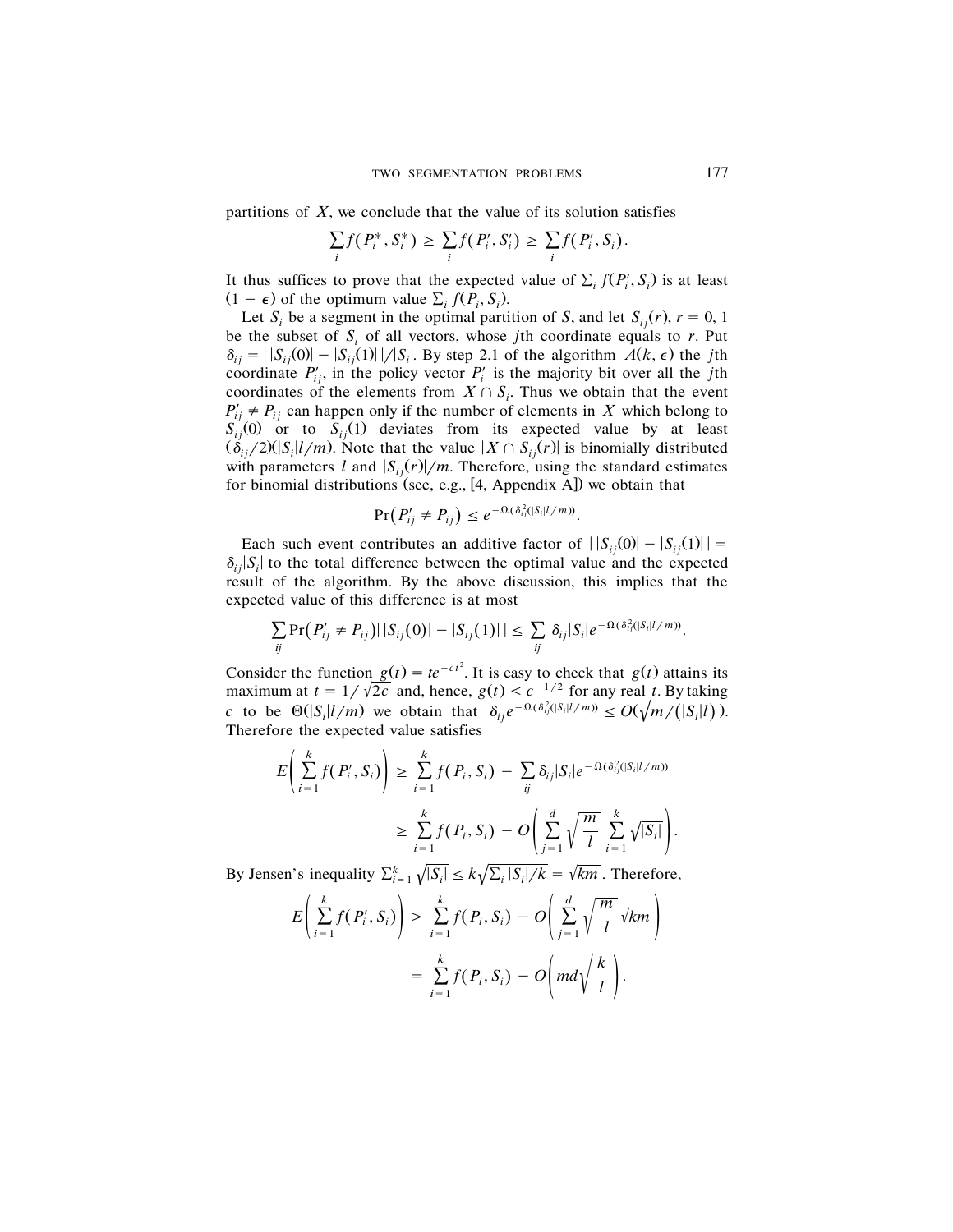Using the facts that  $l = \Theta(k/\epsilon^2)$  and that the optimal value of the hypercube segmentation problem is at least  $md/2$ , we conclude that with the right choice of the constant in the definition of *l*,

$$
E\left(\sum_{i=1}^k f(P'_i, S_i)\right) \geq \sum_{i=1}^k f(P_i, S_i) - \frac{\epsilon md}{2} \geq (1-\epsilon) \sum_i f(P_i, S_i).
$$

This completes the proof that the approximation ratio of the algorithm  $A(k, \epsilon)$  is at least  $(1 - \epsilon)$ .

#### 2.2. *Derandomization* ¨*ia random walks*

Let  $G = (V, E)$  be a connected, nonbipartite, *d*-regular graph on *m* vertices. A *random walk* on *G* is equivalent to a time reversible Markov chain. The states of the Markov chain are the vertices of the graph, and for any two vertices  $u$  and  $v$  the transition probability from  $u$  to  $v$ ,  $p_{uv} = 1/d$  if  $(u, v)$  is an edge and zero otherwise. Note that by definition the transition probability matrix  $P = (1/d)A$ , where *A* is the adjacency matrix of the graph *G*, and the uniform distribution is the stationary distribution of this walk (see, e.g.,  $[13]$  for some basic results about random walks on graphs). The eigenvalues of  $P$  are reals, and the largest eigenvalue (in absolute value) is 1. We denote the second largest (in absolute value) eigenvalue by  $\lambda$  and define the *eigenvalue gap* to be  $\delta = 1 - |\lambda|$ . This quantity is directly related to the expansion properties of the graph *G* (see, e.g., [2, 3, 14, 15]). Roughly speaking,  $\delta$  is large if and only if *G* is a good expander.

Let *U* be a subset of vertices of *G*. Consider a random walk on *G* starting from a vertex chosen uniformly at random. We denote by  $t_i$  the number of times the random walk visits a vertex of *U* during the first *l* steps. The following useful result about the behavior of  $t_l$  was proved by Gillman  $[7]$  (following  $[1, 5, 8]$ ).

THEOREM 2.1 [7]. Let  $G = (V, E)$  be a connected, regular graph on m ¨*ertices with eigen*¨*alue gap* <sup>d</sup>. *Consider a random walk on G starting from a rertex chosen uniformly at random. Let U be an arbitrary subset of vertices of*  $G$ ,  $|U| = cm$ . *Then for any l* 

$$
Pr(|t_l - c l| \ge \gamma) \le 4e^{-\gamma^2 \delta/20l}.
$$

To use the above result for producing efficient deterministic algorithms, we need an explicit construction of regular graphs with constant degree and large eigenvalue gap. The best known such constructions were given by Lubotzky, Phillips, and Sarnak [11] and independently by Margulis [12]. For each  $d = p + 1$ , where p is a prime congruent to 1 modulo 4, they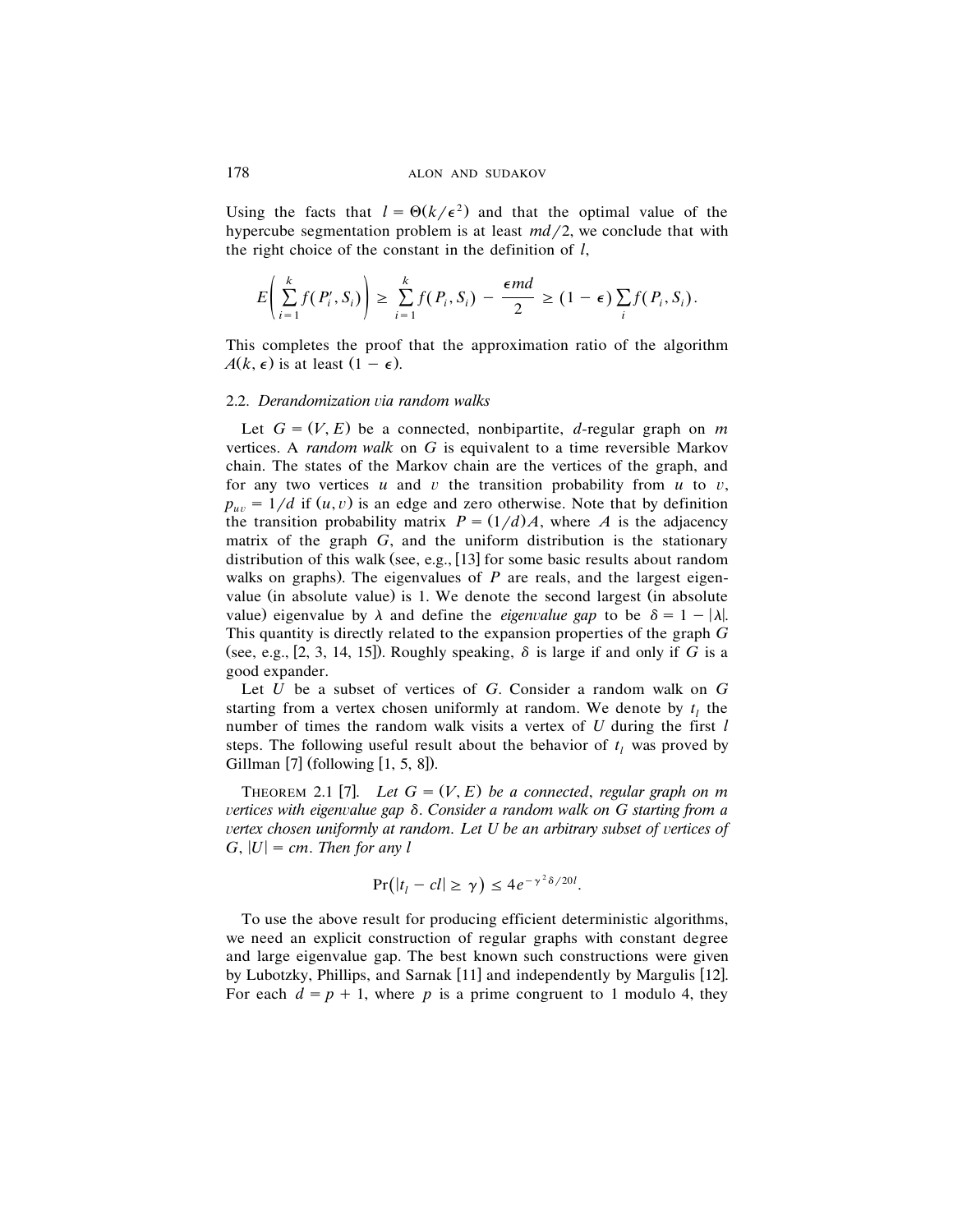constructed an infinite explicit family of *d*-regular graphs with  $|\lambda| \le$  $2\sqrt{d} - 1$ . (We note that these graphs will not have exactly *m* vertices for any *m*, but this does not cause any real problem as we can take a graph on *n* vertices such that  $m \le n \le (1 + o(1))m$ . In this case the number of vertices in the subset *U*,  $|U| = cm$  is still  $(c + o(1))n$ . Taking, say,  $d = 6$ . and  $\lambda = 2\sqrt{5}$  we get an eigenvalue gap of  $(6 - 2\sqrt{5})/6 > 0.25$  and thus we can use such a 6-regular expander for our purposes. Using this construction together with the result of Gillman we obtain the following corollary.

COROLLARY 2.2. *Given any set S of size m and any natural number l we can construct an explicit family*  $\mathscr{F}$  *of size* 6<sup>*l</sup>m of multisets* { $F$ <sub>*i</sub>*},  $F$ <sub>*i*</sub>  $\subset$  *S*, | $F$ <sub>*i*</sub>|  $=$  *l*</sup></sub> *with the following property*. *Let F<sup>i</sup> be a multiset*, *chosen randomly and uniformly from*  $\mathcal{F}$ *, then for every subset*  $U \subset S$  *of size cm* 

$$
Pr(||F_i \cap U| - cl| \ge \gamma) \le 4e^{-0.25\gamma^2/20l}.
$$

*Proof.* Let *G* be a 6-regular graph on the vertex set *S* with eigenvalue gap at least  $(6 - 2\sqrt{5})/6 > 0.25$ . Let  $\mathcal{F} = \{F_i\}$  be the family of all possible walks of length *l* on *G*. Clearly the size of  $\mathcal{F}$  is  $6^l m$ . A random element  $F_i$ of  $\mathcal F$  corresponds to a random walk of length  $l$  on the graph  $G$ , which starts in a uniform distribution. Note that by definition  $|F_i \cap U| = t_i$ . Therefore, Theorem 2.1 completes the proof of the corollary.

A family of subsets from Corollary 2.2 is the main ingredient of the following deterministic algorithm for the hypercube segmentation problem.

ALGORITHM  $B(k, \epsilon)$ .

Input: A set *S* of *m* customers, each being a vertex of  $\{0, 1\}^d$ .

- 1. Construct a family  $\mathcal{F} = \{F_i\}$  of size  $O(6^l m)$  of multisubsets of *S*, where each  $|F_i| = l = \Theta(k^2/\epsilon^2)$ , satisfying the property in the assertion of Corollary 2.2.
- 2. For  $1 \le i \le |\mathcal{F}|$  and for all possible partitions of  $F_i$  into at most k segments do:
	- 2.1. For each segment in the partition find an optimal policy: a vector from  $\{0, 1\}^d$  which in each coordinate agrees with the majority of the elements of the segment. This gives a family of policies.
	- 2.2. Produce the segmentation of the entire set *S* according to this family of policies.
- 3. Let  $S_1^*, \ldots, S_k^*$  be the optimal segmentation obtained from all possible partitions of  $F_i$  for  $1 \le i \le |\mathcal{F}|$  (note that some of the sets  $S_i^*$  may be empty) and let  $P_i^*$ ,  $1 \le i \le k$  be the corresponding family of the best policies.

Output:  $(S_i^*, P_i^*)$  for  $1 \le i \le k$ .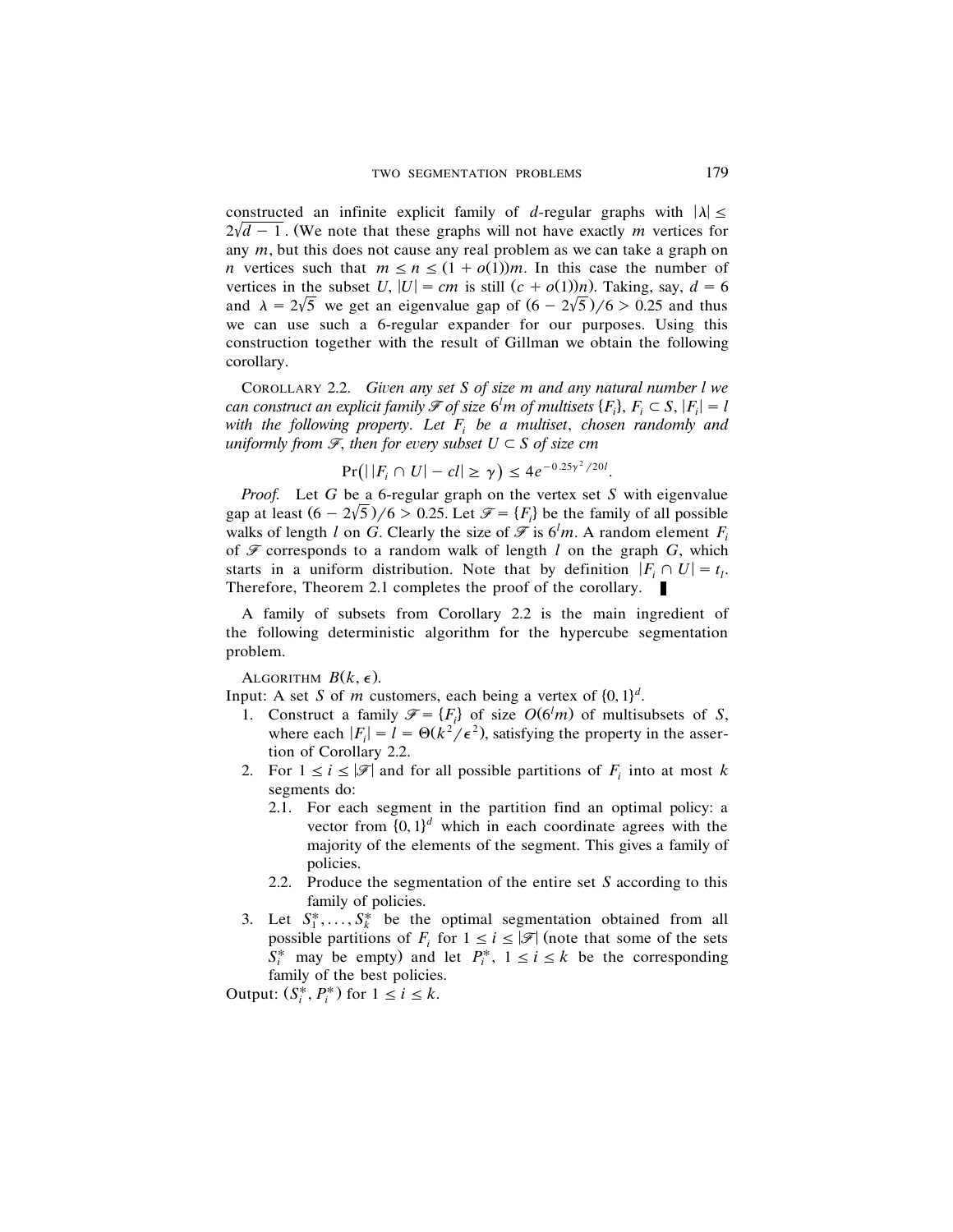180 ALON AND SUDAKOV

The running time of this algorithm is  $O(k^{l+1}6^{l}md) = e^{O((k^{2}/\epsilon^{2})\ln k)}md$ . Therefore it is linear in *md* for any fixed  $k$  and  $\epsilon$  and remains polynomial in *md* for any *k* up to  $O((\ln(md)/\ln \ln(md))^{1/2})$ . We claim that the above algorithm produces a solution of value at least  $(1 - \epsilon)$  of the optimum.

Indeed, consider a multiset  $X = F_t$  chosen randomly and indpendently from the family  $\mathcal{F}$ . Let  $P_1, \ldots, P_k$  be the optimal family of policies and let  $S_1, \ldots, S_k$  be the corresponding segmentation of *S*. Let  $X_1, \ldots, X_k$  be the partition of *X* defined by  $X_i = X \cap S_i$  and let  $P'_1, \ldots, P'_k$  be the optimal family of policies for this segmentation of *X* (if  $X_i$  is empty, then  $P_i'$  can be any vector). Denote by  $S'_1, \ldots, S'_k$  the partition of *S* induced by the family  $\{P_i'\}$ . As explained in the previous subsection, it suffices to prove that the expected value of  $\Sigma_i f(P_i', S_i)$  is at least  $(1 - \epsilon)$  of the optimum value  $\Sigma_i f(P_i, S_i)$ .

Let *S<sub>i</sub>* be a segment in the optimal partition of *S*, and let  $S_{i,i}(r)$ ,  $r = 0, 1$ be the subset of  $S_i$  consisting of all vectors whose *j*th coordinate is *r*. Put  $\delta_{ij} = |S_{ij}(0)| - |S_{ij}(1)||/|S_i|$ . By step 2.1 of the algorithm  $B(k, \epsilon)$  the *j*th coordinate  $P'_{ij}$ , in the policy vector  $P'_i$  is the majority bit over all the *j*th coordinates of the elements from  $X \cap S_i$ . Thus we obtain that the event  $P'_{ij} \neq P_{ij}$  can happen only if the number of elements in *X* which belong to  $S_{ij}^{'}(0)$  or to  $S_{ij}(1)$  deviates from its expected value by at least  $(\delta_{ij}/2)(|S_i|/m)$ . Note that, by Corollary 2.2,  $X = F_t$  satisfies the property that

$$
Pr(||X \cap U| - cl| \ge \gamma) \le 4e^{-0.25\gamma^2/20l}
$$

for any subset  $U \subset S$  of size *cm*. Therefore, we obtain that

$$
\Pr(P'_{ij} \neq P_{ij}) \leq e^{-\Omega(\delta_{ij}^2(|S_i|^2 l/m^2))} = e^{-\Omega(l(\delta_{ij}|S_i|/m)^2)}.
$$

Each such event contributes an additive factor of  $||S_{ij}(0) - |S_{ij}(1)||$  =  $\delta_{ij}$  *S<sub>i</sub>* is to the total difference between the optimal value and the expected result of the algorithm. By the above discussion, this implies that the expected value of this difference is at most

$$
\sum_{ij} \Pr\big(P'_{ij} \neq P_{ij}\big) | |S_{ij}(0)| - |S_{ij}(1)|| \leq m \sum_{ij} \frac{\delta_{ij} |S_i|}{m} e^{-\Omega(l(\delta_{ij}|S_i|/m)^2)}.
$$

As mentioned in Subsection 2.1 the function  $g(t) = te^{-ct^2} \leq c^{-1/2}$  for any real *t*. By taking *c* to be  $\Theta(l)$  we obtain that  $(\delta_{ij}|S_i|/m)e^{-\Omega(l(\delta_{ij}|S_i|/m)^2)} \le$  $O(1/\sqrt{l})$ . Therefore, the expected value satisfies

$$
E\left(\sum_{i=1}^{k} f(P'_i, S_i)\right) \geq \sum_{i=1}^{k} f(P_i, S_i) - m \sum_{ij} \frac{\delta_{ij} |S_i|}{m} e^{-\Omega(l(\delta_{ij}|S_i|/m)^2)}
$$
  

$$
\geq \sum_{i=1}^{k} f(P_i, S_i) - O\left(\frac{mkd}{\sqrt{l}}\right).
$$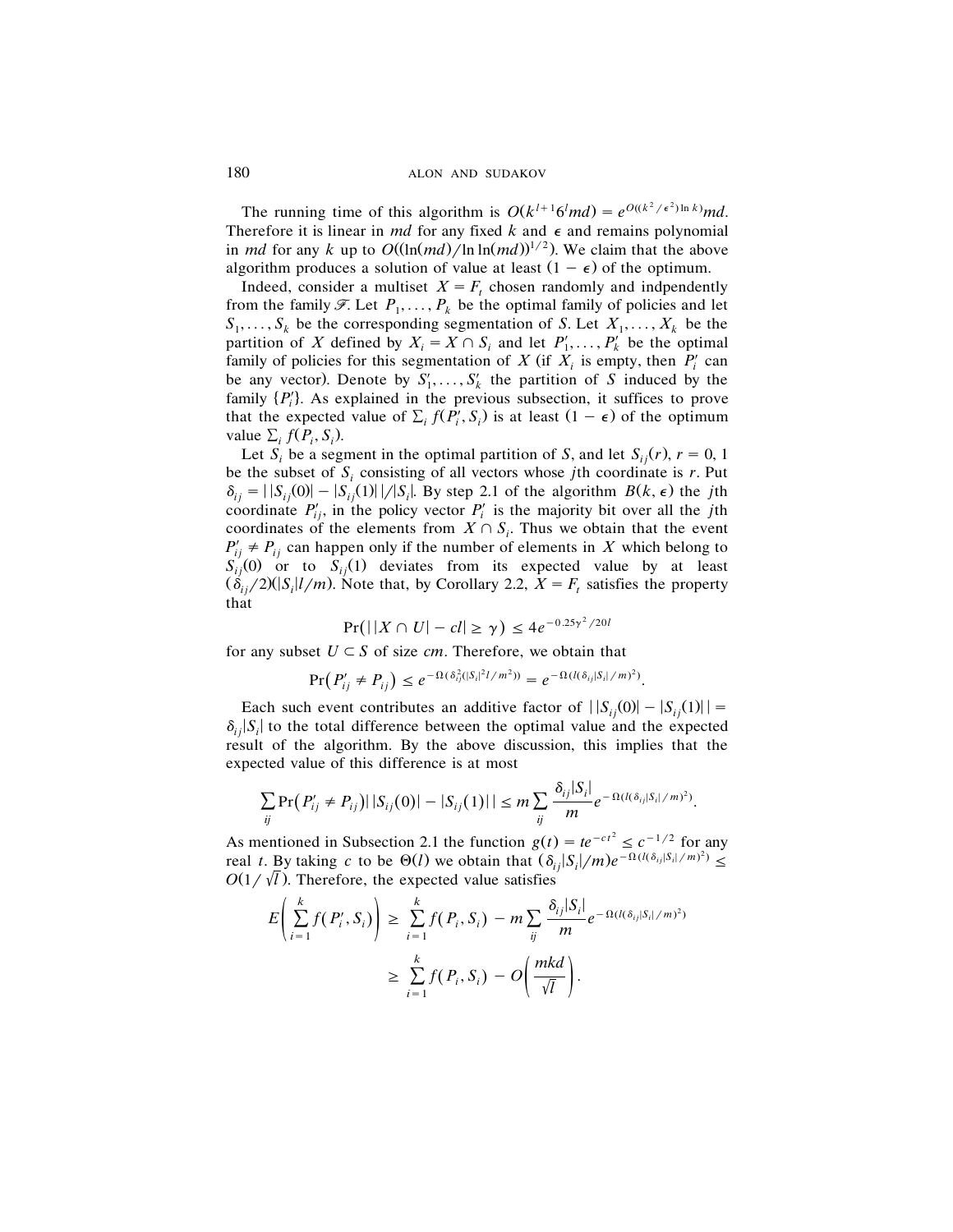Using the facts that  $l = \Theta(k^2/\epsilon^2)$  and that the optimal value of the hypercube segmentation problem is at least  $md/2$ , we conclude that with the right choice of the constant in the definition of *l*, the expected value satisfies

$$
E\left(\sum_{i=1}^k f(P'_i, S_i)\right) \geq \sum_{i=1}^k f(P_i, S_i) - \frac{\epsilon md}{2} \geq (1-\epsilon) \sum_i f(P_i, S_i).
$$

Thus, there exists a particular *t* and a partition of  $X = F_t$  which produces a segmentation of *S* whose value is within  $(1 - \epsilon)$  from optimum. But then the algorithm  $B(k, \epsilon)$  will find it in stage 3. This completes the proof of the correctness of the algorithm.

## 3. THE MINIMUM SPANNING TREE SEGMENTATION PROBLEM

A *hypergraph H* is an ordered pair  $H = (V, E)$ , where *V* is a finite set (the *vertex set*), and  $E$  is a family of distinct subsets of  $V$  (the *edge set*). A hypergraph  $H = (V, E)$  is 3-uniform if all edges of *H* are of size 3. The *chromatic number* of *H* is the minimum number of colors required to color all its vertices so that no edge is monochromatic. Lovász  $[10]$  (see also  $[6]$ ) showed that it is *NP*-hard to determine whether a 3-uniform hypergraph is 2-colorable.

In this section we present a construction for reducing the 2-colorability problem for 3-uniform hypergraphs to the segmented version of the minimum spanning tree. Using this construction we deduce that unless  $P = NP$  the minimum spanning tree segmentation problem does not have any polynomial time approximation even for an extremely simple graph—a path with three parallel edges between each pair of consecutive nodes.

Suppose we are given a 3-uniform hypergraph  $H = (V(H), E(H))$  with  $|E(H)| = m$  edges. Let  $G = (V(G), E(G))$  be a path of length *m* with three parallel edges between each pair of consecutive nodes. Each triple  $e_u, e_v, e_w$  of parallel edges in *G* corresponds to an edge  $(u, v, w)$  of the hypergraph *H* and each edge in the triple is labeled by a vertex of the edge  $(u, v, w)$ . For every vertex  $u \in V(H)$  define a weight function  $f_u$  on the edges of *G* with  $f_u(e)$ ,  $e \in E(G)$  being one if and only if the edge *e* is labeled by the vertex *u* and  $f_u(e) = 0$  otherwise. We claim that the chromatic number of the hypergraph *H* is equal to two if and only if there exists a pair  $T_1$ ,  $T_2$  of spanning trees of G such that

$$
\sum_{u \in V(H)} \min_{1 \le i \le 2} f_u(T_i) = 0.
$$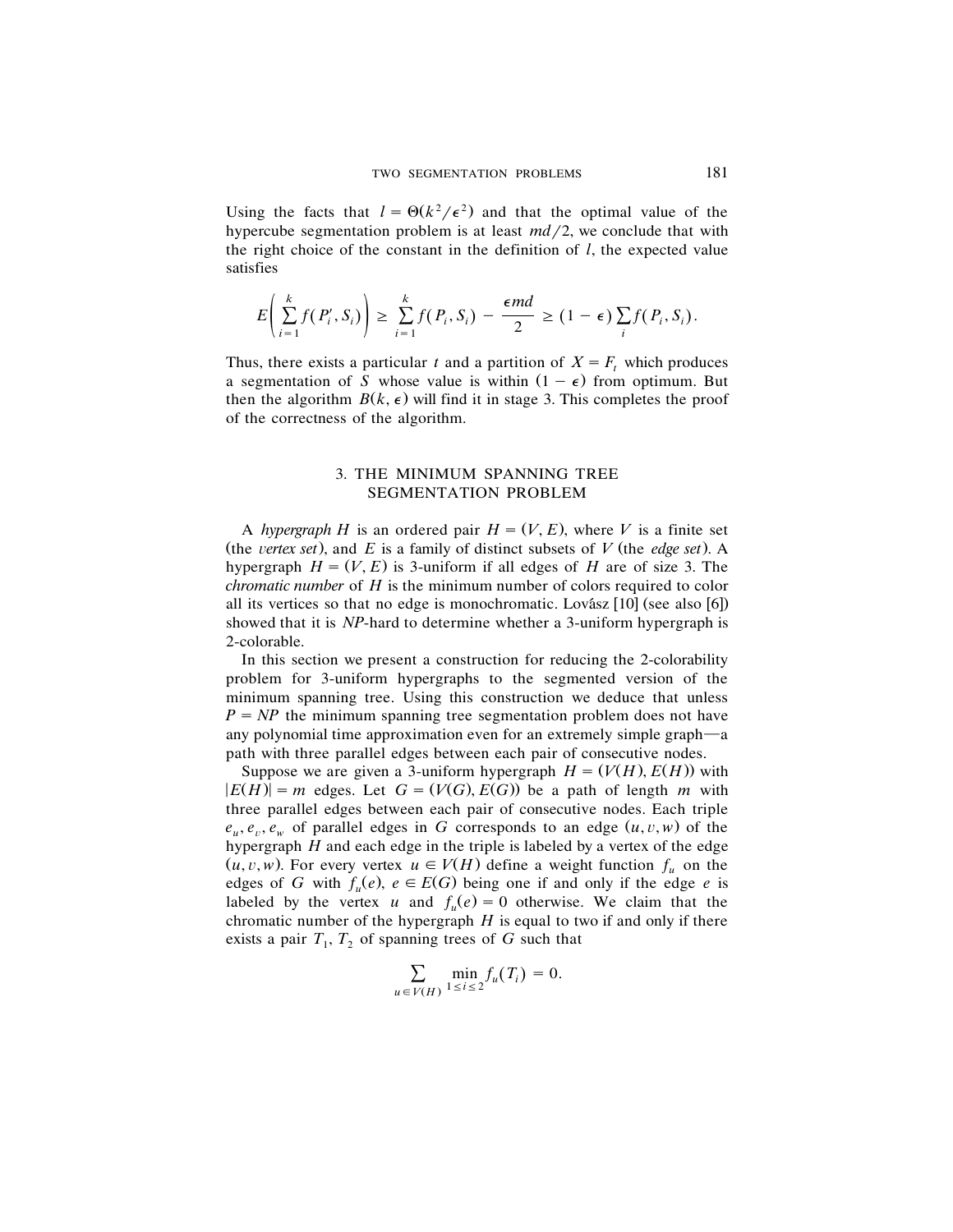To prove this claim assume, first, that  $c: V(H) \rightarrow \{1, 2\}$  is a 2-coloring of the vertices of *H* with no monochromatic edges. Denote by  $G_i$ ,  $i = 1, 2$ , the subgraph of *G* spanned by all edges, corresponding to the vertices of *H* with color *i*. Since no edge of the hypergraph *H* is monochromatic we obtain that from every triple of parallel edges in *G* at least one belongs to  $G_i$ ,  $i = 1, 2$ . Therefore each of the subgraphs  $G_1$  and  $G_2$  contains a spanning tree  $T_i$  of *G*. Thus, it is enough to prove that for any  $u \in V(H)$ at least one of the values  $f_u(G_i)$ ,  $i = 1, 2$ , is equal to zero. To do so, consider  $G_i$  for  $i = 3 - c(u)$ . By definition  $G_i$  contains no edges corresponding to *u* and thus  $f_u(G_i) = 0$ . This implies that

$$
0 \leq \sum_{u \in V(H)} \min_{1 \leq i \leq 2} f_u(T_i) \leq \sum_{u \in V(H)} \min_{1 \leq i \leq 2} f_u(G_i) = 0.
$$

Now assume that there exists a pair  $T_1$  and  $T_2$  of spanning trees of G such that  $\min_{1 \le i \le 2} f_u(T_i) = 0$  for every vertex  $u \in V(H)$ . Let  $V_i$ ,  $i = 1, 2$ , be the subset of vertices of *H* which correspond to the labels of the edges in the tree  $T_i$ . Consider a vertex coloring of the hypergraph  $H$  by two colors such that all vertices in  $V_i$ ,  $i = 1, 2$ , are colored by the color *i* and all the remaining vertices are colored arbitrarily. We need to prove that no edge of *H* is monochromatic and no vertex gets two colors simultaneously. This will imply that the hypergraph *H* is 2-colorable. Note first, that the subsets  $V_1$  and  $V_2$  are disjoint. Indeed, assume this is false and let *u* be a vertex of *H* which belongs to  $V_1 \cap V_2$ . Then the spanning trees  $T_1$  and  $T_2$ both contain an edge of *G* which is labeled by the vertex *u*. By the definition of the function  $f_u$  it follows that  $f_u(T_1)$ ,  $f_u(T_2) > 0$ , contradiction. Hence each vertex of  $H$  gets only one color. Since  $T_i$  is a spanning tree of *G* it has at least one edge from every triple of parallel edges in *G*. Therefore  $V_i$ ,  $i = 1, 2$ , intersects every edge of the hypergraph *H* in at least one vertex. This implies that there are no monochromatic edges.

Applying now the result of Lovász, we get that if  $P \neq NP$ , then there is no polynomial algorithm to decide whether the optimal value in the minimum spanning tree segmentation problem is strictly positive, even for the case of two trees. This implies the following.

**THEOREM** 3.1. *Given a connected graph*  $G = (V, E)$ ,  $|V| = n$ , and a *family*  $f_i$ ,  $1 \le i \le m$ , *of nonnegative weight functions on*  $E(G)$ , *it is impossible to approximate in polynomial time in m and n the optimal* ¨*alue of the minimum spanning tree segmentation problem* for *G* (*even* for  $k = 2$ ) *within any finite factor*, *unless*  $P = NP$ .

## 4. CONCLUDING REMARKS

The class of segmentation problems contains several interesting algorithmic questions, and our present paper deals with two of them.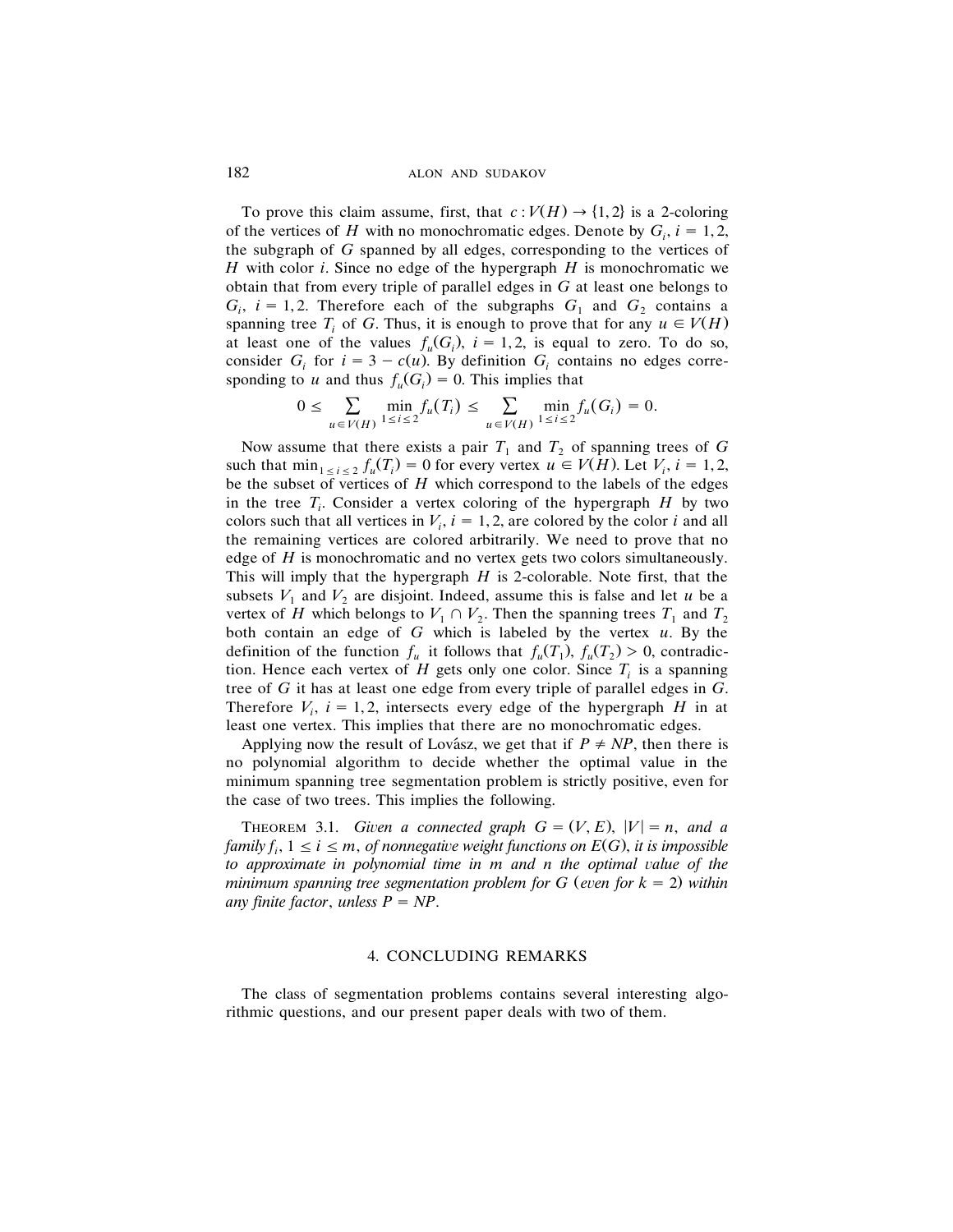It is not difficult to extend the problem and results of Section 2 to hypercubes over a larger fixed alphabet. We omit the simple details.

The hardness result for the minimum spanning tree segmentation problem holds, as mentioned in Section 3, even if the input graph is the path with three parallel edges between every two consecutive vertices. Similarly, it holds for many other graphs, including every *n* vertex graph that contains a spanning subgraph which is a subdivision of a graph obtained from any path by replacing each of  $\Omega(n^{\delta})$  edges by three parallel ones. This includes the graphs of the *d*-cubes, as well as many other ones.

Some of our techniques here are useful in the study of other segmentation problems. One of these is the *catalog segmentation problem* (in the dense case) considered in [9]. Suppose that we have a set of  $n$  customers and a set *U* of *m* items. For each customer we are given a subset of items this customer likes. We wish to create a catalog with  $r$  items to be sent to the customers. Our objective is to maximize the sum, over all items, of the number of customers that like this item. The simple optimal solution is, of course, to select the *r* most popular items. However, if instead of one catalog we can create *k* different ones, each with *r* items, sending one of them to each customer, we can sometimes ensure a much bigger value than that given by a single catalog. This leads to the catalog segmentation problem, whose precise formulation is the following.

THE CATALOG SEGMENTATION PROBLEM. Given a set *U* of size *m* and a family  $S_1, \ldots, S_n$  of *n* subsets of *U*, find *k* subsets  $X_1, \ldots, X_k$  of *U*, each of size  $r$ , so as to maximize the sum

$$
\sum_{i=1}^{n} \max_{1 \le j \le k} |S_i \cap X_j|.
$$

This problem is considered in  $[9]$ , where the authors prove that it is *NP*-hard even for  $k = 2$ . For fixed *k* and for the special (dense) case in which each customer likes at least a fraction  $\epsilon$  of all items (that is,  $|S_i| \geq \epsilon |U|$  for all *i*), they design a randomized polynomial time approximation scheme. Our technique here can be used to provide a *deterministic* polynomial time approximation scheme for this special case. Without the density assumption, the problem appears to be much more difficult, and as mentioned in [9], even the problem of improving the trivial  $1/2$  approximation for  $k = 2$  in polynomial time seems difficult.

## REFERENCES

<sup>1.</sup> M. Ajtai, J. Komlós, and E. Szemerédi, Deterministic simulation in logspace, *in* "Proc. of the 19th ACM STOC," pp. 132-140, Assoc. Comput. Mach., New York, 1987.

<sup>2.</sup> N. Alon, Eigenvalues and expanders, *Combinatorica* 6 (1986), 83-96.